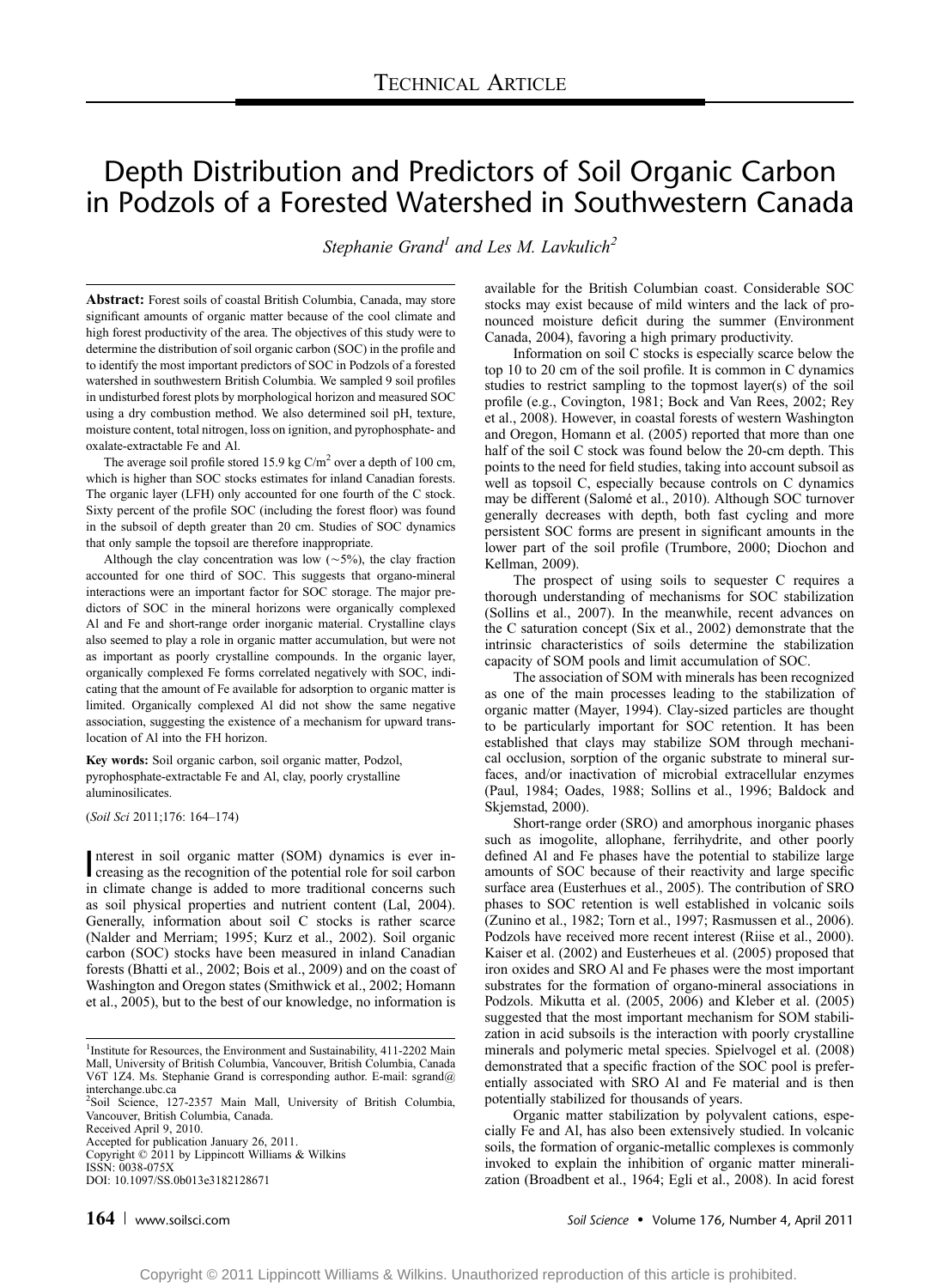soils, the formation of organic-metallic complexes of Al and Fe has also been shown to be involved in the precipitation of dissolved organic matter and its subsequent stabilization (Skjemstad, 1992; Rasmussen et al., 2006; Scheel et al., 2007). The Al-humus complexation may be particularly effective at preventing microbial decomposition through the occurrence of Al toxicity (Tate and Theng, 1980) or inhibition of enzyme activity (Sollins et al., 1996). The Al ions may also enhance the sorption of humic acids on clays through the formation of Al bridges between the clay and organic matter (Varadachari et al., 1991) and result in physical protection of sorbed organics.

Although it is generally accepted that crystalline clays, SRO phases, and polyvalent cations all have a stabilizing effect on SOM, the relative importance of each mechanism seems to be site specific. Several authors have reported a strong correlation between SOC and the clay fraction (Spain, 1990; Arrouays et al., 1995; Alvarez and Lavado, 1998; Homann et al., 1998; Shen, 1999; Dexter et al., 2008). It seems, however, that when present, reactive Al and Fe phases are stronger determinants of SOM retention than crystalline phyllosilicates (Spielvogel et al., 2008).

A number of authors have found that SOM stabilization was caused primarily by SRO and noncrystalline inorganic phases (Zunino et al., 1982; Schnitzer and Kodama, 1992; Torn et al., 1997; Kaiser et al., 2002; Mikutta et al., 2006; Rasmussen et al., 2006), although others have emphasized the importance of organic-metallic complexes of Al and Fe (Broadbent et al., 1964; Boudot, 1992; Percival et al., 2000; Scheel et al., 2007; Egli et al., 2008). These apparently contradictory findings suggest that the determinants of SOC retention depend on each soil's mineralogical assemblage, organic matter characteristics, and characteristic pedogenic processes (Allison et al., 1949; Krull et al., 2003).

The objectives of this article are to determine whether subsoils are a major contributor to SOC content in Podzols of coastal British Columbia and to identify the most important predictors of SOC concentration. We measured SOC concentration in all pedogenic horizons and developed a regression equation relating SOC to clay content, SRO inorganic material, and organically complexed metals. Environmental variables such as pH and moisture were also considered, as well as a broad indicator of organic matter composition and maturity (C:N ratio). We ranked predictors according to their relative importance in determining SOC. Finally, the implications of these findings for SOC stabilization and pedogenesis in these soils are discussed.

## MATERIALS AND METHODS

# Sampling Sites

This study was conducted in Roberts Creek Study Forest  $(49°27'N, 123°41'W)$  on the Sunshine Coast of southwestern British Columbia. The study forest is located between the towns of Roberts Creek and Sechelt approximately 40 km northwest of Vancouver (Fig. 1).

The area lies within the Coastal Western Hemlock (CWH) biogeoclimatic zone and experiences a mean annual temperature of  $10.2^{\circ}$ C and mean annual precipitation of 1,369 mm (Environment Canada, 2004). The area subzone is Drier Maritime variant (CWHdm) (Pojar et al., 1991). The climate is oceanic, and the temperature variation between summer and winter is moderate, ranging from  $3.7^{\circ}$ C in January to  $17.6^{\circ}$ C in August. Average precipitation ranges from 1,210 to 1,530 mm annually and falls mostly in the winter in the form of rain. Elevation ranges from 350 to 590 m a.s.l., and the forest is situated on a gentle  $(\sim15\%)$  southerly slope.



FIG. 1. Location of Roberts Creek Study Forest. Reprinted with permission from the British Columbia Ministry of Forests.

The dominant species is Douglas fir (Pseudotsuga menziesii) interspersed with smaller diameter western Hemlock (Tsuga heterophylla) and western Redcedar (Thuja plicata). Charcoal on standing and fallen snags indicates that the current forest ( $\sim$ 140 years old) initiated after wildfires (D'Anjou, 2002). Charcoal is also common in all layers of the profile, indicating that periodic wildfires occurred throughout the period of soil development.

The soil parent material is a basal till deposited on a granodioritic bed rock. This compacted basal till prevents root penetration and restricts water infiltration and the downward extent of pedogenic processes. A perched water table exists in the wet months of the year, as evidenced by mottling and gleying in the BC horizon. The solum ranges from 40 to more than 120 cm in thickness. From top to bottom, the following sequence of horizon is observed: LFH (forest floor), Ae, Bf1, Bf2, BCg, and Cg. The forest floor is thin, ranging from 3 to 8 cm with a mor humus type. The Ae horizon is remarkably thick, commonly reaching 15 cm in thickness.

The soil temperature class was Mesic, and the moisture regime was humid according to Canadian soil climate classification (Lavkulich and Valentine, 1978). The soil type was humoferric podzol (Soil Classification Working Group, 1998), Aquentic Haplorthods (Soil Survey Staff, 2006), or Albic Gleyic podzol (IUSS Working Group WRB, 2006) of sandy loam to loamy sand texture.

# Sampling and Analyses

Soils were sampled by morphological horizon in nine pits located in undisturbed forested stands of the Roberts Creek Study Forest. Each sample was collected to represent the entire horizon around an approximately 90-cm-diameter soil profile. The forest floor was separated into two parts: (i) living moss and litter and (ii) humic and fibric layer (FH).

We determined organic C and N, organic matter, soil moisture, texture, and pyrophosphate and oxalate-extractable Fe and Al on the less than 2-mm fraction. pH was measured on field moist soils before sieving. Pyrophosphate and oxalate extractions were also conducted on field moist samples because air drying can lead to irreversible changes to the surface properties

 $\degree$  2011 Lippincott Williams & Wilkins www.soilsci.com |  $165$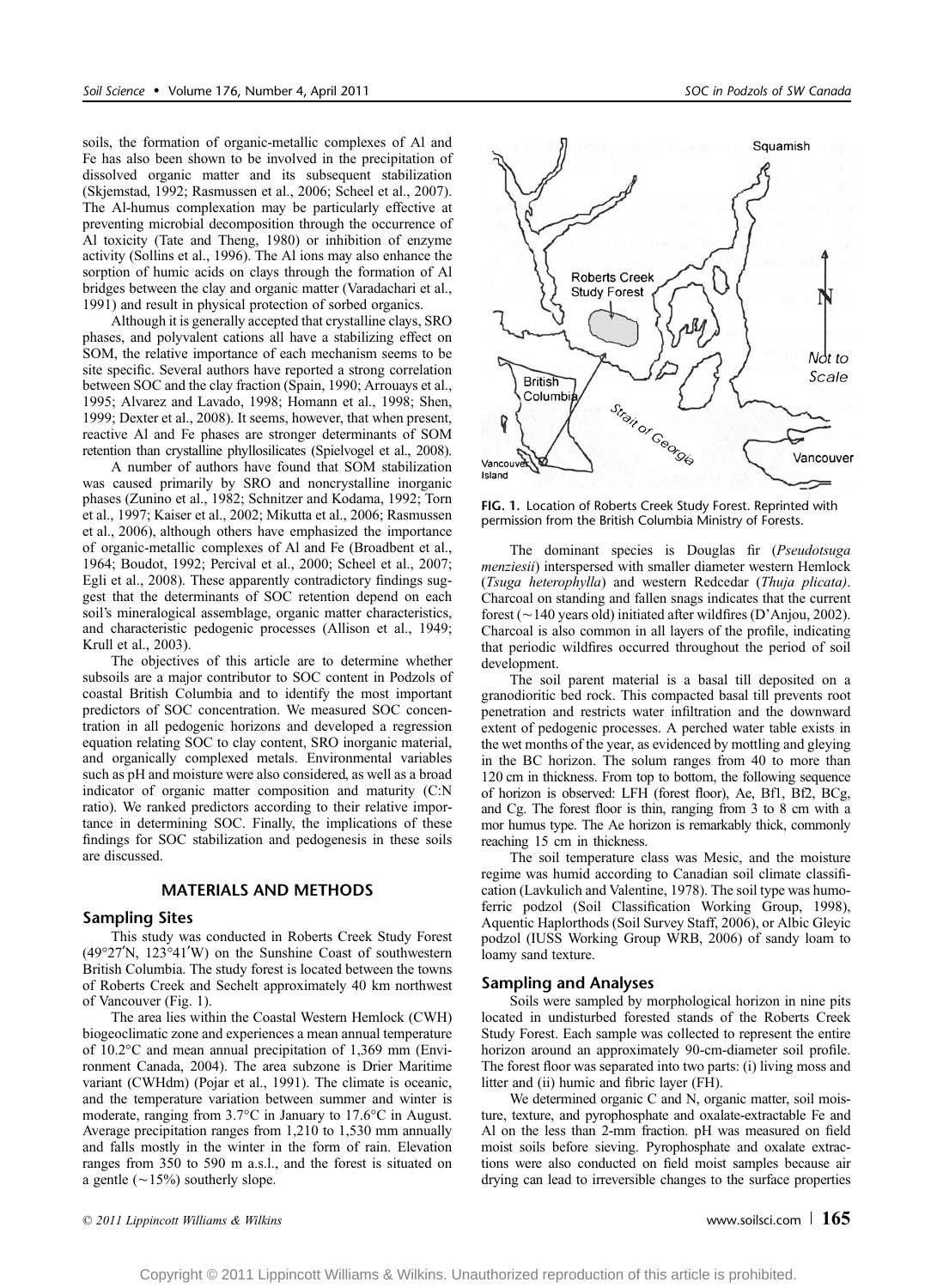and structure of poorly crystalline materials (Hernandez Moreno et al., 1985). Other analyses were conducted on air-dried samples.

Soil pH was determined within 48 h of sample collection. pH measurement was conducted potentiometrically in a 0.01-M  $CaCl<sub>2</sub>$  solution respecting a soil: solution ratio of 1:2 for mineral horizons (Schofield and Taylor, 1955; Van Lierop, 1990) and of 1:4 for organic horizons. Suspensions were allowed to equilibrate for 30 min before measurement.

Total C and N were measured on soil ground to pass through a 0.5-mm sieve by dry combustion using an induction furnace (LECO model CN-2000). All soils were free of carbonates and total C equals organic C. Roots more than 2 mm were not included in mineral soil analyses, possibly leading to underestimation of mineral C stocks. However, Homann et al. (2005) reported that 90% of the mineral SOC was in the less than 2-mm fraction in coastal northwestern forests, so the error is not expected to be large. Forest floor samples were not sieved, and all materials were ground to pass through a 0.5-mm sieve.

Soil organic matter concentration was determined by loss on ignition in a muffle furnace (Kalra and Maynard, 1991). Samples were oven dried to constant weight then ashed at 375°C for 16 h and cooled in a dessicator. Weights were recorded to the nearest milligram before and after combustion.

Texture was estimated after dispersion in Na hexamethaphosphate by a simple method combining wet sieving and sedimentation steps (Kettler et al., 2001). Organic matter concentration in sand, silt, and clay separates was estimated by loss on ignition performed on the different size fractions.

Gravimetric moisture content was determined by oven drying field moist samples at  $70^{\circ}$ C (FH layer) or at  $105^{\circ}$ C (mineral horizons) to constant weight (Kalra and Maynard, 1991). All samples were collected during the dry season (August), and no rain occurred during the week preceding sampling. The gravimetric moisture content has no absolute meaning; rather, it allowed a comparison of moisture content across horizons and profiles.

Reactive Al and Fe forms were measured by nonsequential extractions using sodium pyrophosphate (Bascomb, 1968) and ammonium oxalate (McKeague and Day, 1966) followed by analysis on inductively coupled plasma atomic emission spectroscopy. Pyrophosphate solution extracts Al and Fe associated with organic matter  $(Al_p \text{ and } Fe_p)$ . The oxalate solution extracts Al and Fe from organic complexes and short-range order Fe oxyhydroxides, such as ferrihydrite, and aluminosilicates, such as imogolite and allophane (Dahlgren, 1994). Aluminum and Fe associated with inorganic short-range order material  $(A)_{\text{sro}}$ and  $Fe<sub>sm</sub>$ ) were calculated as the difference between oxalate and pyrophosphate extracts.

# Estimates of Bulk Density

Bulk density was not measured. The large proportion of coarse fragments and small-scale variability makes accurate field determination of forest soil bulk density problematic (Curtis and Post, 1964). Fortunately, bulk density is strongly correlated to soil organic matter, and SOM concentration can be used to obtain estimates of bulk density (Curtis and Post, 1964; Federer et al., 1993; Prevost, 2004; Périé and Ouimet, 2008; Ruehlmann and Korschens, 2009; Baritz et al., 2010). Huntington (1989) observed that pedotransfer functions obtained in different studies are relatively consistent, which supports the estimation of bulk density from organic matter measurement to calculate estimates of SOC stocks.

To estimate bulk density, we used the empirical regression Eq.(1) developed by Heuscher et al. (2005) using 687 samples from the Orthod soil subgroup. The regression Eq.(1) is based on

SOC concentration and depth of horizon and takes into account the increase in bulk density with increasing soil depth caused by overburden.

$$
BD = 1.780 - 0.379 \, \text{SOC}^{1/2} + 0.00123 \, \text{depth} \quad (1)
$$

This equation was developed in mineral soil samples and is not appropriate for the organic layer. For the forest floor, we used a pedotransfer function based on the organic density concept developed by Federer et al. (1993) (2):

$$
BD = \frac{BD_{min} \times BD_{org}}{SOM \times BD_{min} + (1 - SOM) \times BD_{org}} \qquad (2)
$$

where BD: soil bulk density

BDmin: bulk density of pure organic fraction BD<sub>org</sub>: bulk density of pure mineral fraction SOC: soil organic carbon concentration SOM: soil organic matter concentration

For  $BD_{\text{min}}$  and  $BD_{\text{org}}$ , we used the values reported by Périé and Ouimet (2008) of  $BD_{org} = 0.11$  and  $BD_{min} = 1.77$ . These values are in good agreement with other studies conducted in medium- to coarse-textured acid forest soils (Federer et al., 1993; Prevost, 2004). The estimated bulk density averaged 0.15 g.cm $^{-3}$  in the forest floor. This value is within the range of expected values for LFH horizons in Canada of 0.11 to  $0.15 \text{ g cm}^{-3}$  (Shaw et al., 2005). The average estimated bulk density in mineral horizons ranged from  $1.25$  g cm<sup>-3</sup> in the Bf1 horizon to  $1.42$  g.cm<sup>-3</sup> in the BC horizon.

# Statistical Analyses

All statistical analyses were carried out using SAS 9.2 (SAS Institute Inc., 2008), and all statistical tests were performed with a significance level of 5% ( $\alpha \le 0.05$ ). We tested for differences between horizons using one-way analyses of variance and compared group means using Student's t test, with no provision for multiple inferences (Webster, 2007).

We investigated the relation between SOC and abiotic variables using a factor analysis followed by multiple regression analysis. The purpose of the factor analysis was to orthogonalize the independent variables and thus avoid the problems linked to

| <b>TABLE 1. Factor Pattern for Mineral Horizons</b> |         |         |         |         |         |         |
|-----------------------------------------------------|---------|---------|---------|---------|---------|---------|
|                                                     | Fsro    | Fp      | Fmoist  | Felav   | FpH     | FCN     |
| $pH^{\dagger}$                                      | 0.18    | $-0.01$ | $-0.07$ | $-0.03$ | 0.97    | $-0.11$ |
| Moist <sup>‡</sup>                                  | 0.17    | 0.21    | 0.89    | 0.34    | $-0.10$ | $-0.01$ |
| $\mathrm{Al}_{\mathrm{p}}^{\ \ \S}$                 | 0.31    | 0.85    | 0.32    | 0.15    | 0.05    | 0.01    |
| Fe <sub>p</sub> <sup>§</sup>                        | 0.02    | 0.94    | 0.19    | 0.22    | $-0.05$ | 0.02    |
| $CN^{\parallel}$                                    | 0.07    | 0.00    | $-0.01$ | 0.10    | $-0.10$ | 0.99    |
| Clay <sup>¶</sup>                                   | $-0.03$ | 0.15    | 0.27    | 0.94    | $-0.03$ | 0.12    |
| $Alsro$ #                                           | 0.91    | 0.02    | 0.24    | $-0.06$ | 0.27    | 0.08    |
| #<br>Fe <sub>sro</sub>                              | 0.90    | 0.28    | 0.15    | 0.06    | 0.17    | 0.10    |

 $\dagger$ pH in 0.01 M CaCl<sub>2</sub>.

‡ Gravimetric moisture content.

§ Pyrophosphate-extractable Al and Fe.

||Carbon-to-nitrogen ratio.

¶ % Clay.

# Al and Fe associated with inorganic short-range order material, calculated as oxalate-extractable Al and Fe minus pyrophosphateextractable Al and Fe.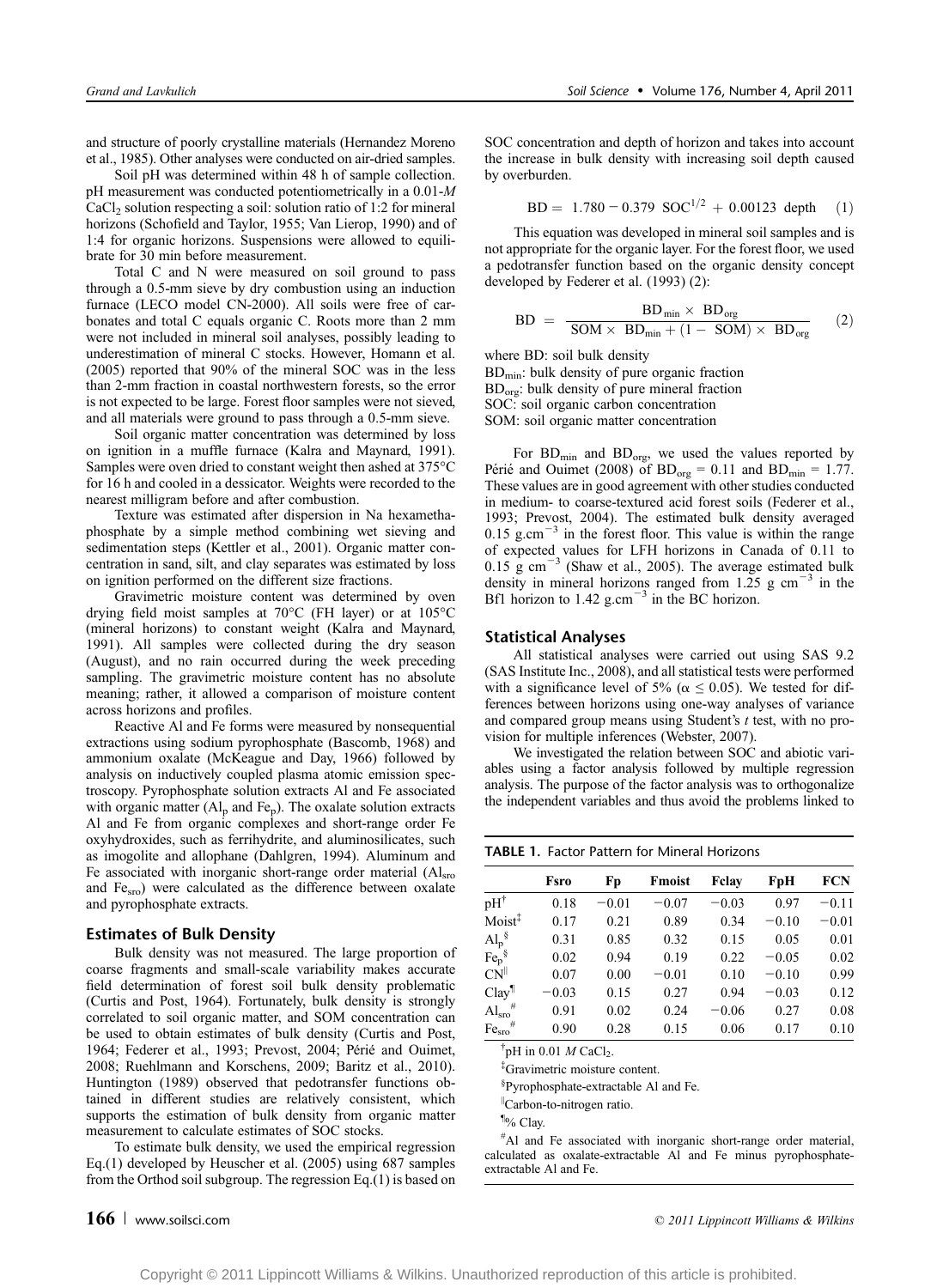TABLE 2. Factor Patterns for Organic Horizons

|                                                      | <b>Fmoist</b> | FpH     | $FAl_n$ | <b>FCN</b> | $\mathbf{F}$ $\mathbf{F}$ $\mathbf{e}_{\mathbf{p}}$ |  |
|------------------------------------------------------|---------------|---------|---------|------------|-----------------------------------------------------|--|
| $pH^{\dagger}$                                       | $-0.03$       | 0.91    | 0.26    | $-0.04$    | 0.33                                                |  |
| Moist <sup>‡</sup>                                   | 0.99          | $-0.02$ | 0.11    | 0.02       | 0.08                                                |  |
| $Al_p^{\S}$                                          | 0.13          | 0.26    | 0.92    | $-0.06$    | 0.27                                                |  |
| Fe <sub>p</sub> <sup>§</sup>                         | 0.11          | 0.34    | 0.29    | $-0.07$    | 0.89                                                |  |
| CN                                                   | 0.02          | $-0.03$ | $-0.05$ | 1.00       | $-0.05$                                             |  |
| <sup>†</sup> pH in 0.01 <i>M</i> CaCl <sub>2</sub> . |               |         |         |            |                                                     |  |

‡ Gravimetric moisture content.

§ Pyrophosphate-extractable Al and Fe.

||Carbon-to-nitrogen ratio.

multicollinearity. Factors were obtained by factor analysis based on the correlation matrix followed by equamax orthogonal rotation. The equamax rotation aims to achieve simple factor structure. The objectives of the factor analysis were to obtain a set of factors that (i) were orthogonal, eliminating interpretation problems linked to variable multicollinearity, and (ii) showed a simple structure where each factor only loads on one or two variables, simplifying interpretation. Dimension reduction was not the objective of the factor analysis.

Table 1 shows the correlation between original variables and orthogonal factors used in regression analysis of mineral horizons. Factors were named according to the variables that loaded on them. A separate set of factors was derived for the organic horizons, for which there was no oxalate and percent clay data (Table 2). As shown in Tables 1 and 2, the factor analysis successfully created orthogonal new variables or factors that correlated highly with only one or, in some instances, two related initial variables.

# RESULTS AND DISCUSSION

# The Soil Profile

Table 3 shows the average characteristics of soil profiles. Soils were coarse textured and acidic, with pH measured in 0.01  $M$  CaCl<sub>2</sub>, ranging from 3.6 in surface horizons to 4.8 in the mineral subsoil. The depth distribution of elements was characteristic of podzolic soils. The leached Ae horizon had the lowest concentration of SOC, N, and extractable Fe and Al,

| <b>TABLE 4.</b> Carbon and Nitrogen Stocks Estimates   |  |
|--------------------------------------------------------|--|
| (Mean $\pm$ SEM) in an Average Profile of 100-cm Depth |  |

|                         | Carbon                    |                   | Nitrogen                  |                   |  |
|-------------------------|---------------------------|-------------------|---------------------------|-------------------|--|
| Profile<br>Portion      | Average<br>Stock, $kg/m2$ | Total<br>Stock, % | Average<br>Stock, $kg/m2$ | Total<br>Stock, % |  |
| Entire profile          | $15.9 \pm 1.3$            | 100               | $0.66 \pm 0.06$           | 100               |  |
| Organic layer           | $3.6 \pm 0.5$             | 23                | $0.10 \pm 0.01$           | 16                |  |
| Mineral soil            | $12.3 \pm 1.3$            | 77                | $0.55 \pm 0.07$           | 84                |  |
| Ae                      | $1.1 \pm 0.2$             | 7                 | $0.04 \pm 0.01$           | 6                 |  |
| <b>Bfl</b>              | $2.6 \pm 0.7$             | 16                | $0.10 \pm 0.03$           | 15                |  |
| Bf <sub>2</sub>         | $3.7 \pm 0.6$             | 24                | $0.18 \pm 0.03$           | 28                |  |
| BC                      | $4.8 \pm 0.6$             | 30                | $0.23 \pm 0.03$           | 35                |  |
| Top 10 cm of<br>profile | $4.3 \pm 0.3$             | 27                | $0.13 \pm 0.01$           | 21                |  |
| Top 20 cm of<br>profile | $6.1 \pm 0.3$             | 38                | $0.18 \pm 0.01$           | 28                |  |

which accumulated into the illuviated Bf horizons and to a lesser extent into the BC horizon.

# C and N Distribution in the Profile

Table 4 shows estimates of the SOC and N stocks distribution in an average 100-cm-deep profile. Soil organic C and N contents were calculated using SOC and N concentrations, horizon thickness, and estimated bulk density. In the mineral soil, the estimates were adjusted for coarse fragment content assuming a specific gravity of 2.65  $g/cm^3$ .

Estimated C stocks in Roberts Creek soils ranged from 11.7 to 25.1 kg C/m<sup>2</sup>, with an average of 15.9 kg C/m<sup>2</sup> or 159 Mg C/ha. These values are generally higher than those reported for inland Canadian forests. Bhatti et al. (2002) reported an average of  $10.9 \text{ kg C/m}^2$  in boreal forest soils of central Canada, whereas Bois et al. (2009) reported an average of 2.8 kg  $C/m^2$  in the forest floor and 8.8 kg  $C/m^2$  in the mineral soil of well-drained sprucefir forests of central British Columbia. The humid climate and high primary productivity of coastal forests may contribute to the relatively high C accumulation in Roberts Creek soils. Previous studies have also reported relatively high C stocks on the coast of Washington and Oregon states compared with inland forests (Smithwick et al., 2002; Homann et al., 2005).

|            | Horizon Thickness <sup>†</sup> pH <sub>CaCl2</sub> Texture SOM <sup>‡</sup> SOC <sup>§</sup> N <sup>§</sup> Clay <sup>  </sup> Moisture <sup>1</sup> Al <sub>p</sub> <sup>#</sup> Fe <sub>p</sub> <sup>#</sup> Al <sub>sro</sub> <sup>††</sup> Fe <sub>sro</sub> <sup>††</sup> |               |                                                                                                                                                            |  |  |                                                                                                                                     |  |  |
|------------|--------------------------------------------------------------------------------------------------------------------------------------------------------------------------------------------------------------------------------------------------------------------------------|---------------|------------------------------------------------------------------------------------------------------------------------------------------------------------|--|--|-------------------------------------------------------------------------------------------------------------------------------------|--|--|
| FH         | $6 \pm 1$                                                                                                                                                                                                                                                                      | $3.6 \pm 0.1$ |                                                                                                                                                            |  |  | Organic $72.1 \pm 4.0$ $38.1 \pm 2.1$ $1.06 \pm 0.07$ $n/a$ $0.87 \pm 0.10$ $2.3 \pm 1.3$ $0.7 \pm 0.2$ $0.6 \pm 0.2$ $0.6 \pm 0.1$ |  |  |
| Ae         | $6 \pm 1$                                                                                                                                                                                                                                                                      |               | $3.6 \pm 0.1$ Sandy loam $2.5 \pm 0.1$ $1.6 \pm 0.2$ $0.06 \pm 0.01$ $3.6 \pm 0.4$ $0.10 \pm 0.02$ $0.6 \pm 0.1$ $0.5 \pm 0.1$ $0.3 \pm 0.0$ $0.2 \pm 0.1$ |  |  |                                                                                                                                     |  |  |
| Bf1        | $13 \pm 2$                                                                                                                                                                                                                                                                     |               | $4.5 \pm 0.1$ Sandy loam $4.0 \pm 0.4$ $2.2 \pm 0.3$ $0.09 \pm 0.01$ $5.5 \pm 0.5$ $0.13 \pm 0.01$ $2.9 \pm 0.3$ $1.6 \pm 0.2$ $5.6 \pm 0.8$ $2.5 \pm 0.3$ |  |  |                                                                                                                                     |  |  |
| Bf2        | $30 \pm 4$                                                                                                                                                                                                                                                                     |               | 4.8 ± 0.1 Loamy sand $3.5 \pm 0.4$ 1.6 $\pm 0.2$ 0.08 $\pm 0.01$ 5.2 $\pm 0.6$ 0.13 $\pm 0.01$ 2.3 $\pm 0.5$ 1.2 $\pm 0.3$ 6.1 $\pm 1.2$ 2.0 $\pm 0.3$     |  |  |                                                                                                                                     |  |  |
| <b>BCg</b> | $37 \pm 6$                                                                                                                                                                                                                                                                     |               | 4.7 ± 0.1 Loamy sand 2.8 ± 0.3 1.4 ± 0.2 0.07 ± 0.01 4.9 ± 0.7 0.13 ± 0.02 2.3 ± 0.4 1.1 ± 0.4 5.3 ± 0.7 1.9 ± 0.2                                         |  |  |                                                                                                                                     |  |  |
| Cg         | n/a                                                                                                                                                                                                                                                                            |               | 4.8 ± 0.1 Loamy sand 2.1 ± 0.3 0.9 ± 0.1 0.04 ± 0.01 3.7 ± 0.7 0.09 ± 0.01 1.8 ± 0.3 0.9 ± 0.3 5.3 ± 0.4 2.0 ± 0.1                                         |  |  |                                                                                                                                     |  |  |

**TABLE 3.** Sequence of Horizons and Average Characteristics (Mean  $\pm$  SEM) (N = 9)

† Thickness of horizons in centimeters.

‡ Soil organic matter (SOM) concentration, expressed as mass percentage.

§ Soil organic carbon and nitrogen concentration, expressed as mass percentage.

 $\vert$ Clay concentration (<2 $\mu$ m), expressed as mass percentage.

¶ Gravimetric moisture content expressed on oven-dried soil basis.

# Organically complexed (pyrophosphate-extractable) iron and aluminum concentration (g/kg).

††Iron and aluminum associated with short-range order inorganic material, calculated as the difference between oxalate and pyrophosphate extracts (g/kg).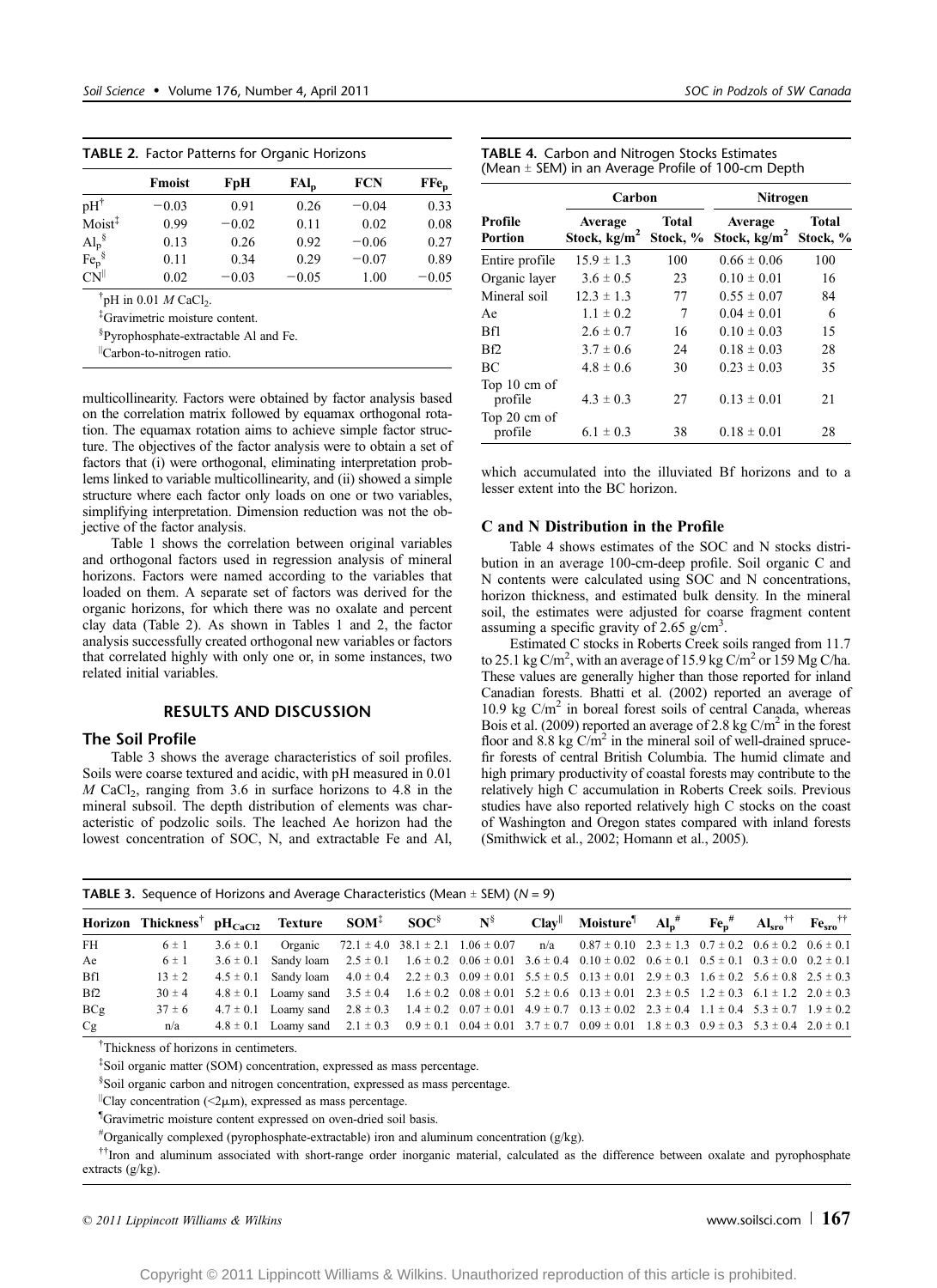Despite its high SOC concentration (38%; Table 3), the organic layer only accounted for about one fourth of the C stock in Roberts Creek soils. Most SOC was found in the mineral soil  $(12.3 \text{ kg C/m}^2)$  on average). The first podzolic horizon Bf1 had the highest C concentration of the mineral soil and stored twice as much C as the A horizon, but its contribution to the total SOC stock was eclipsed by the contribution of the deeper horizons Bf2 and BC. Although the SOC concentration in these horizons was lower, their thickness resulted in a C store of more than one half of the total SOC present in the profile.

The N stocks generally followed a depth distribution pattern similar to C stocks (Table 4). The main difference was that the forest floor stored relatively less N (only 16% of total N stocks), whereas deeper mineral horizons (Bf2 and BC) stored relatively more N (two thirds of total N stock).

It has previously been proposed that temperate to boreal forests store most of their SOC in the forest floor and/or the topmost mineral horizon (Jenny, 1950). When considering the humid temperate forest subset, Jobbagy and Jackson (2000) reported that 54% of SOC on average is stored in the upper 20 cm of the profile. The comparatively small proportion of SOC accounted for by the forest floor and top mineral horizons in Roberts Creek may be an indication of effective translocation of organic matter to the mineral subsoil through roots and illuviation (Sanborn and Lavkulich, 1989; Buurman and Jongmans, 2005). Mixing by soil animals was not an important process, as evidenced by the low organic carbon concentration in the A horizon and the mor humus type.

Studies of SOC commonly focus on the upper 10 to 20 cm of the soil profile (e.g., Covington, 1981; Olsson et al., 1996; Tremblay et al., 2006; Kranabetter, 2009). In our soils, such studies would have much reduced interest and significance because they would account for less than one half of our SOC stocks and less than one third of N stocks.

Because bulk density was estimated from depth and SOM concentration rather than being directly measured, the C and N stocks reported here are subject to some errors. De Vos et al. (2005) reviewed the predictive quality of 12 models for bulk density estimation and found that all models produced underestimates of field bulk density. Underestimation error was up to 9% to 36% (Boucneau et al., 1998; De Vos et al., 2005). It is, thus, likely that the estimates of C and N presented here are conservative estimates.

### SOM and Size Fractions

Size fractionation is useful for separating SOM pools with different biogeochemical characteristics, functions, and dynamics (Anderson et al., 1981; Kögel-Knabner et al., 2008; Xu et al., 2009). Table 5 shows the distribution of SOM in sand, silt, and clay size fractions of the mineral soil.

Organic matter associated disproportionally with the clay fraction. The clay fraction only represented 5% of the soil but



FIG. 2. Correlation of organic matter size fractions with corresponding mineral size fractions. The  $r^2$  and P value represent the linear regression between clay-sized organic matter and percent clay. Regressions for sand- and silt-sized organic matter are not significant.

accounted for one third of the organic matter pool. This may be caused by the fact that a major pathway for SOC to enter the mineral soil in Podzols is via dissolved organic matter precipitating on reactive mineral surfaces (Kaiser et al., 2002; Rumpel et al., 2004; Kalbitz and Kaiser, 2008).

We found a strong correlation between clay-sized SOM and percent soil clay, whereas sand- and silt-sized organic fractions showed only a weak correlation with soil clay and no correlation with sand- and silt-sized fractions (Fig. 2). This indicates that interactions between mineral and organic fractions were largely restricted to clay-sized material (Zinn et al., 2007). Clay-sized SOM is likely to be stabilized by sorption to clay phases, whereas particulate organic matter accumulation mechanisms seem largely independent of the mineral phase (Kaiser et al., 2002).

The last column of Table 5 gives the ratio of clay-sized SOM to clay (SOM<sub>clay</sub>:clay). The ratio was relatively constant, averaging 21.6 g SOM/100 g clay. This may suggest that a given amount of clay stabilizes a generally fixed amount of clay-sized organic matter, and that the clay fraction is saturated with organic matter (Six et al., 2002). A consequence of this hypothesis is that additional inputs of organic matter would only accumulate in labile soil C pools with a relatively fast turnover rate (Gulde et al., 2008).

An exception to the constant  $SOM_{\text{clay}}$ :clay ratio may occur in Bf1, where this ratio is slightly higher (albeit not significantly so) than in other horizons. The Bf1 horizon is rich in free Fe and Al and SRO material (Grand and Lavkulich, 2008), with a greater capacity for SOM stabilization (Torn et al.,

| <b>TABLE 5.</b> Soil Texture and Association of SOM With Different Size Fractions (Mean $\pm$ SEM) |            |           |                                                    |                                                    |                                                    |                                            |  |  |
|----------------------------------------------------------------------------------------------------|------------|-----------|----------------------------------------------------|----------------------------------------------------|----------------------------------------------------|--------------------------------------------|--|--|
| Sand                                                                                               | Silt       | Clay      | <b>SOM Fraction</b><br><b>Associated With Sand</b> | <b>SOM Fraction</b><br><b>Associated With Silt</b> | <b>SOM Fraction</b><br><b>Associated With Clay</b> | <b>Clay-Sized</b><br><b>SOM:Clay Ratio</b> |  |  |
|                                                                                                    |            |           |                                                    | $-g/100 g$ OM -                                    |                                                    | $g/100$ g clay                             |  |  |
| $69 \pm 2$                                                                                         | $27 \pm 2$ | $3 \pm 0$ | $57 \pm 3$                                         | $17 \pm 1$                                         | $26 \pm 3$                                         | $20 \pm 1$                                 |  |  |
| $75 \pm 2$                                                                                         | $20 \pm 2$ | $5 \pm 1$ | $54 \pm 2$                                         | $16 \pm 1$                                         | $30 \pm 2$                                         | $24 \pm 3$                                 |  |  |
| $76 \pm 3$                                                                                         | $20 \pm 3$ | $5 \pm 1$ | $48 \pm 5$                                         | $17 \pm 1$                                         | $35 \pm 6$                                         | $21 \pm 2$                                 |  |  |
| $78 \pm 3$                                                                                         | $17 \pm 2$ | $5 \pm 1$ | $51 \pm 4$                                         | $17 \pm 2$                                         | $32 \pm 4$                                         | $22 \pm 3$                                 |  |  |
| $75 \pm 1$                                                                                         | $20 \pm 1$ | $5 \pm 0$ | $51 \pm 2$                                         | $17 \pm 1$                                         | $31 \pm 2$                                         | $22 \pm 1$                                 |  |  |
|                                                                                                    |            |           | $-e/100$ g mineral soil-                           |                                                    |                                                    |                                            |  |  |

# ${\bf 168} \perp$  www.soilsci.com  $\hskip 1.6cm$  2011 Lippincott Williams & Wilkins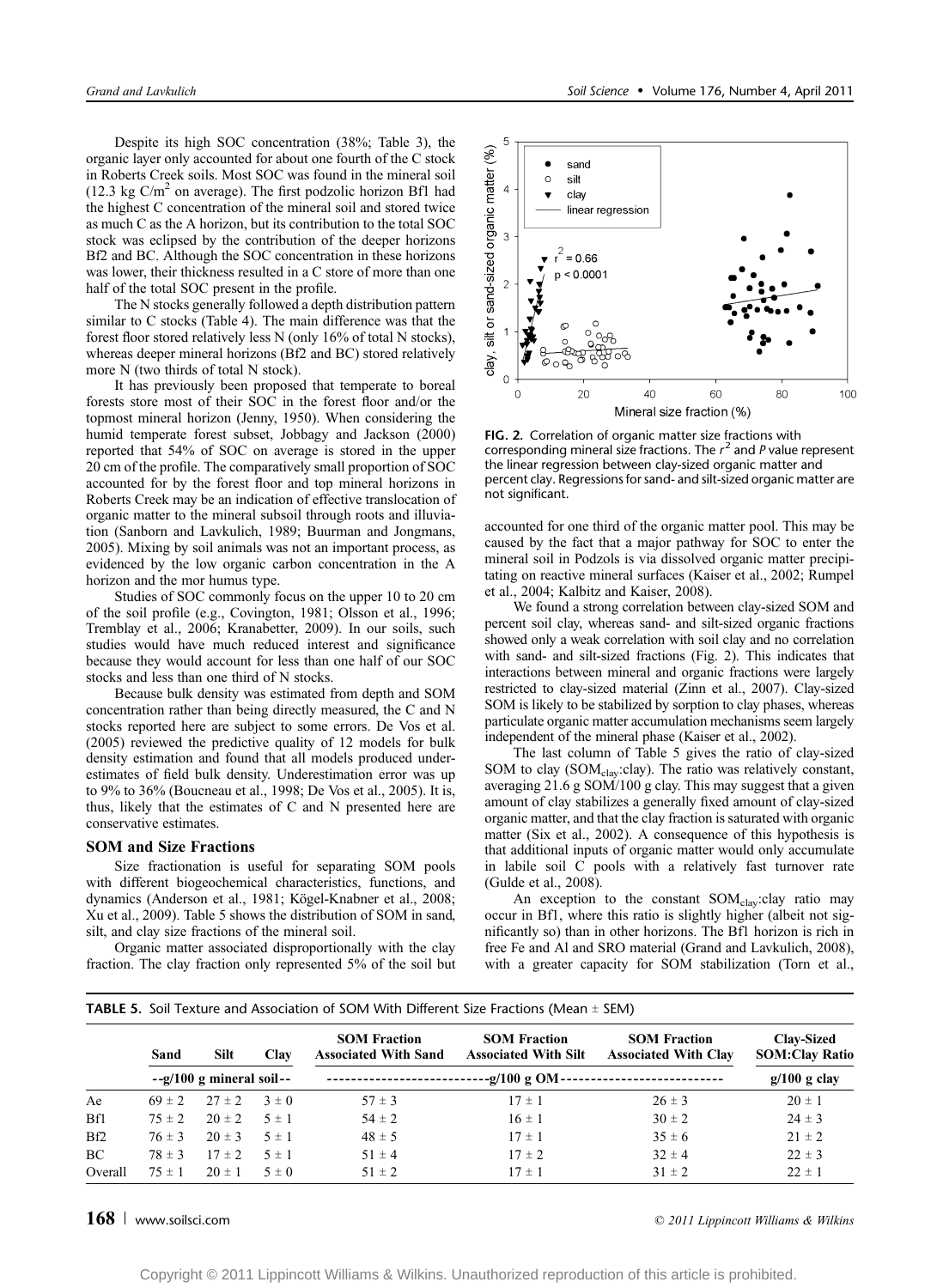| Horizon | C: SOM, %        | C: N             | $C:Al_n$           | $C:Fe_n$            | $C:(Al+Fe)n$       | Al: $(AI + Fe)$ <sub>p</sub> , % |
|---------|------------------|------------------|--------------------|---------------------|--------------------|----------------------------------|
| FH      | 53.0 $\pm$ 1.2 b | $36.2 \pm 1.1$ a | $359.9 \pm 63.8$ a | $948.6 \pm 208.6$ a | $253.9 \pm 44.7$ a | $72.0 \pm 3.0 a$                 |
| Ae      | $60.3 \pm 4.4$ a | $29.3 \pm 2.4$ b | $33.7 \pm 4.1$ b   | $46.5 \pm 12.0$ b   | $18.8 \pm 2.9$ b   | $55.4 \pm 2.5$ c                 |
| Bf1     | $55.2 \pm 3.2$ b | $27.4 \pm 2.1$ b | $7.7 \pm 0.6$ c    | $15.0 \pm 2.0 c$    | $5.0 \pm 0.4$ c    | $65.2 \pm 2.4$ b                 |
| Bf2     | $45.3 \pm 3.7$ c | $22.2 \pm 2.1$ c | $7.3 \pm 0.5$ c    | $17.8 \pm 2.4$ c    | $5.1 \pm 0.5$ c    | 69.1 $\pm$ 2.5 ab                |
| BC      | $46.3 \pm 2.2$ c | $22.5 \pm 1.6$ c | $6.0 \pm 0.4$ c    | $18.7 \pm 3.8$ c    | $4.7 \pm 0.4$ c    | $71.5 \pm 2.3$ a                 |

1997; Basile-Doelsch et al., 2007). The maximum amount of organic matter that may be stabilized in Bf1 could thus increase (Six et al., 2002).

These results are based on loss on ignition. As a result, claysized SOM fraction may be overestimated because of dehydration of clays, but the error cannot explain the overwhelming association of SOM with clay. Despite the very coarse texture of Roberts Creek soils, organo-mineral interactions in the clay fraction seem to have a major influence on SOC accumulation.

# C:N and C:SOM Ratios

TABLE 6. C Ratios

The C:N and C:SOM ratios are indicators of the composition of SOM. The C:N ratio was generally wide (Table 6), reflecting the low nitrogen content of coniferous litter (McGroddy et al., 2004) and relatively slow transformation of organic matter. The C:N ratio was highest in the FH layer, with an average of 36, and decreased with depth to reach a value of 22 in lower horizons. This indicates that the organic matter at depth showed a higher degree of transformation (Norris et al., 2011).

Soil organic matter contained 49% of organic C on average (Table 6), yielding a conversion factor between values of SOC and SOM of 2.080. The C concentration of organic matter varied significantly with depth, ranging from approximately 60% in Ae to approximately 45% in deep mineral horizons. This precludes the use of any single Van Bemmelen-type factor to convert between SOM and SOC.

Organic matter of the Ae horizon had a significantly higher C concentration than adjacent horizons (Table 6). This indicates that organic matter dynamics in the Ae horizon is different from lower horizons and supports the proposition of Rumpel et al. (2004), who suggested that Podzols act as ''chromatographic systems.'' In a chromatographic system, the A-horizon preserves

 $1.0$  $r^2$  = 0.64 Ae  $p < 0.0001$  $0.8$  $\circ$ Bf-BC  $\circ$   $\circ$ linear regression  $0.6$  $A<sub>b</sub>$  + Fe<sub>p</sub> (%)  $0.4$  $= 0.67$  $0.2$  $p < 0.0001$  $0.0$  $0.0$  $0.5$  $1.0$  $1.5$  $2.0$  $2.5$  $3.0$  $3.5$ 4.0 SOC (%)

FIG. 3. Relation between soil organic carbon (SOC) and  $(Al + Fe)_{p}$ in the mineral soil. Similar relations are observed for  $Al<sub>p</sub>$  and Fe<sub>p</sub>.

 $\degree$  2011 Lippincott Williams & Wilkins www.soilsci.com | 169

long-chain alkyl structures with a hydrophobic tendency. Small, highly oxidized, polar organic compounds are preferentially removed by leaching and are retained in illuvial horizons by adsorption onto Al and Fe soil minerals (Eusterhues et al., 2003). Accordingly, the illuviated horizons of Roberts Creek Podzols showed a lower C:SOM ratio than the Ae horizon.

### Pyrophosphate-Extractable Fe and Al

Pyrophosphate-extractable Al and Fe showed a strong correlation with SOC in the mineral soil (Fig. 3), indicating that Fe<sub>p</sub> and Alp are strongly associated with SOM and that poorly crystalline hydroxide phases are unlikely to have contributed significantly to the pyrophosphate extracts (Kaiser and Zech, 1996). In view of the literature, the strength of the correlation observed between  $Al_p$  or Fe<sub>p</sub> and organic C also suggests that stabilization and accumulation of organic matter are promoted by organically bound Fe and Al (Zanelli et al., 2006; Egli et al., 2008).

As expected in the organic layer, the relationship between C and pyrophosphate-extractable metals was weak. Contrary to what was observed in the mineral horizons, the correlation was negative (Fig. 4), indicating that in the FH layer, the amount of metals available to form complexes with humus was limiting; samples high in organics and with a low mineral content resulted in the formation of fewest organo-mineral complexes.

The negative correlation between pyrophosphate-extractable metals and SOC in the organic soil was more pronounced for Fep. Although the slopes of the regression lines were similar for both metals ( $P = 0.80$  in Wilk's  $\lambda$  multivariate test), the regression line associated with Alp was not statistically significant because of the presence of high  $Al_p$  outliers (Fig. 4). This suggests that there may be a mechanism for upward translocation of some Al into the FH horizon.



FIG. 4. Relation between soil organic carbon (SOC) and  $Al<sub>p</sub>$  and Fe $_{\rm p}$  in the FH layer.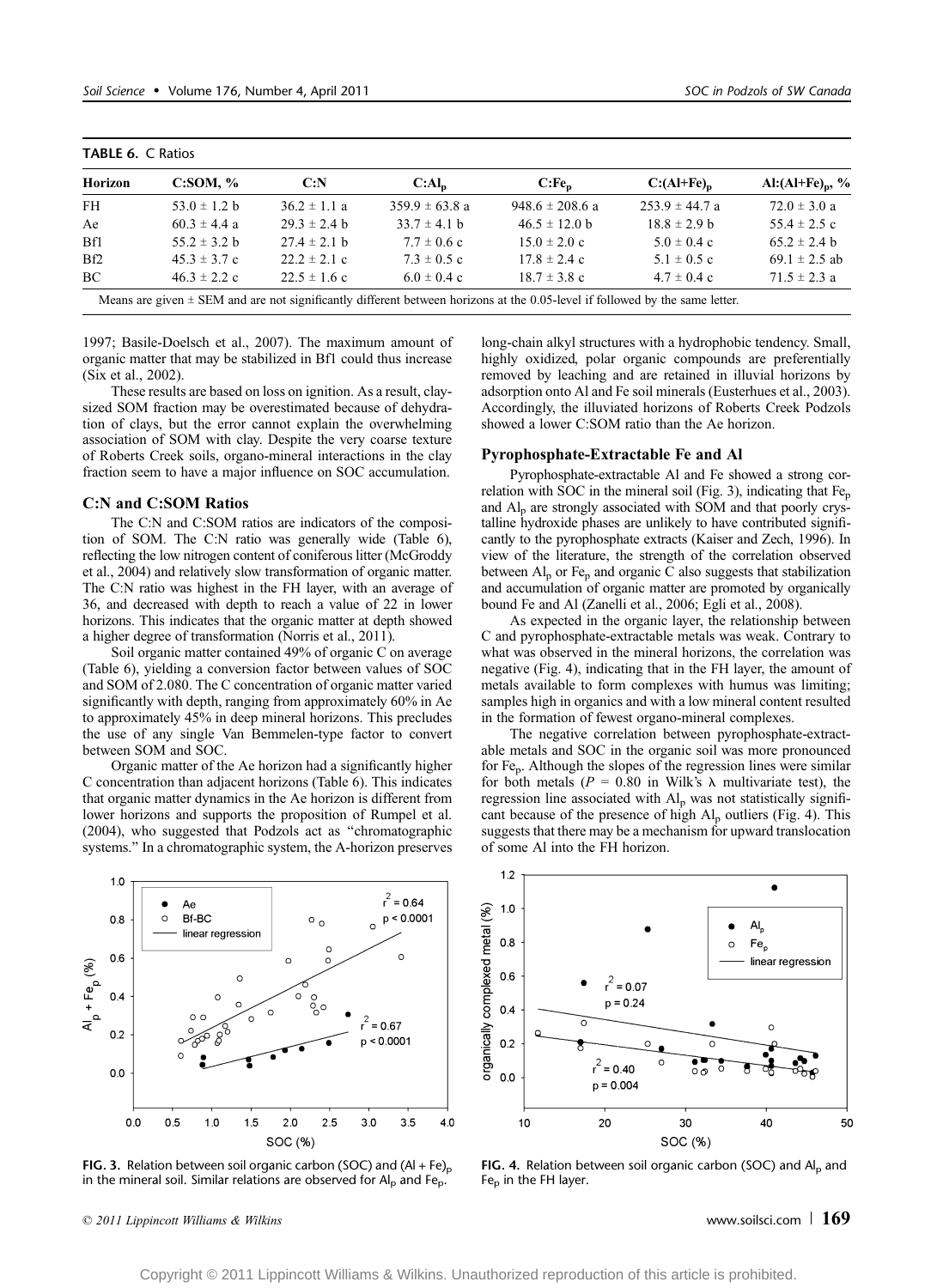| <b>TABLE 7.</b> Regression Results Summary for Mineral |
|--------------------------------------------------------|
| Horizons Showing Significant Independent Variables     |
| and the Associated Coefficients                        |

| <b>Dependent Variable</b>              | % SOC                                                           |  |  |  |
|----------------------------------------|-----------------------------------------------------------------|--|--|--|
| <b>Independent Variables</b>           | Fsro, Fp, Fmoist, Fclay, FpH, FCN<br>$R^2 = 0.76, P \le 0.0001$ |  |  |  |
| Model $R^2$ and Significance           |                                                                 |  |  |  |
| Significant Factors ( $\alpha$ = 0.05) | Coefficient                                                     |  |  |  |
| Intercept                              | 1.77                                                            |  |  |  |
| Fp                                     | 0.62                                                            |  |  |  |
| Fmoist                                 | 0.35                                                            |  |  |  |
| <b>Fsro</b>                            | 0.32                                                            |  |  |  |
| Felay                                  | 0.20                                                            |  |  |  |
| FpH                                    | $-0.19$                                                         |  |  |  |
| <b>FCN</b>                             | 0.10                                                            |  |  |  |

Further support for upward translocation of Al into FH was found by examining the proportion of Al in  $(Al + Fe)_{p}$  (Table 6). In the mineral horizons, the contribution of  $Al_n$  to  $(Al + Fe)_n$ increased with depth. This is caused by the increase in pH with depth. Jansen et al. (2003) showed that at pH 3.5, dissolved "free" Al dominates, whereas at pH 4.5, Al-SOM complexes were more common. Complexation of Fe and SOM is independent of pH (Nierop et al., 2002; Jansen et al., 2003), and as a result, at low pH, SOM-Fe complexes should be more abundant than at high pH.

Despite the low pH (3.6), the proportion of  $Al_p$  averaged 72% in the forest floor, a value significantly higher than the top mineral horizons. This suggests the existence of a mechanism for Al enrichment of the FH horizon. Lundström et al. (2000) and Smits and Hofflands (2009) suggested that ectomycorrhizal fungi may play a role in upward transport of Al into organic horizons of Podzols. Whether a similar mechanism is at work in Roberts Creek soils deserves further investigation.

Table 6 shows that both  $C:A<sub>n</sub>$  and  $C:Fe<sub>n</sub>$  tended to narrow with depth. This trend was more pronounced than the narrowing of C:N ratio, suggesting that metal enrichment is an active process. The C:metal ratios have been used to estimate the degree of Al and Fe saturation of humus (Matus et al., 2006). The C: $Al<sub>p</sub>$  and C:Fe<sub>p</sub> ratios were high in the FH layer, suggesting that organic matter complexation sites were not saturated with metals. These ratios decreased to intermediate values in the Ae horizon. In the Bf-BC horizons, the C: $Al_p$  and C:Fe<sub>p</sub> ratios were comparatively low. The C: $Al<sub>p</sub>$  ratio was consistently less than 10, suggesting that organic matter is very insoluble (Skjemstad, 1992). It is likely that in these horizons, the formation of Al-SOM complexes played a role in the precipitation of dissolved organic matter and accumulation of stable SOM (Scheel et al., 2007). The C: $(Al + Fe)$ <sub>p</sub> ratio was low (around 5) and relatively constant in illuvial horizons (Table 6), suggesting that humusmetal complexation may have reached a maximum in the subsoil and that most organic complexation sites are occupied.

# Predictors of SOC

We investigated the relationship between SOC and other soil variables using multiple regression analysis. Soil variables included pH, C:N ratio, percent clay, moisture, Al and Fe associated with SRO inorganic material, and organically complexed Al and Fe. To avoid problems arising from multicollinearity in soil variables, we performed a factor analysis before multiple regression analysis (Kadono et al., 2009). The regression analysis was based on the orthogonal factors.

The factor analysis was based on the correlation matrix so factors are standardized, meaning that the regression coefficients can be directly interpreted for sign and magnitude. The simple factor structure displayed in Tables 1 and 2 allows us to confidently extend results obtained for factors to corresponding initial variables. In the following discussion, the term variable refers to the initial variables, whereas factor refers to the new set of variables constructed during factor analysis.

### Mineral Horizons Results

Regression results and factors significant at the  $\alpha = 0.05$ level in a t test based on type III sum of squares are shown in Table 7. All factors entered in the model were significant at the  $\alpha$  = 0.05 level, suggesting that all of the associated variables have an effect on SOC.

The Fp was the most important predictor of SOC (Table 7). The Fp represents a linear combination of  $Al_n$  and Fe<sub>p</sub>, with minor contributions from other variables (Table 1). This indicates that organically complexed Al and Fe were major determinants of SOC. The coefficient was positive, suggesting that  $Al_p$  and Fe<sub>p</sub> have a stabilizing influence on SOC, in agreement with the literature (Skjemstad, 1992; Rasmussen et al., 2006; Scheel et al., 2007). The coefficient of Fsro was also positive (Table 7) and similarly suggests that Fe and Al associated with inorganic SRO material contributed to SOC accumulation (Eusterhues et al., 2005; Kleber et al., 2005; Mikutta et al., 2005). The Fclay was also a significant predictor of SOC, even in the presence of Fp and Fsro. This suggests that crystalline clays played a role in organic matter accumulation.

Other factors that correlated significantly with SOC include Fmoist, FCN, and FpH (Table 7). Excess moisture can impede microbial activity and decrease SOM decomposition. However, Roberts Creek soils are coarse and well drained, and aeration is not believed to be a limiting factor of SOM decomposition in the solum. The positive correlation between SOC and moisture is better explained by the water retention capacity of SOM.

The main function of FpH and FCN in the model was to differentiate between horizons. These factors were not significant when regression analysis was applied to any individual horizon. The coefficient associated with FpH was negative, and the one associated with FCN was positive, indicating that horizons high in organic matter had a low pH and a high C:N ratio.

# Organic Layer Results

The FFe<sub>p</sub> and FCN were the only significant factors at the  $\alpha$  = 0.05 level (Table 8), indicating that moisture, pH, and Al<sub>p</sub> were not important predictors of SOC in the organic layer. The FFe<sub>p</sub> was the most significant factor in the regression, but contrary to what was observed in the mineral horizons, the

| <b>TABLE 8.</b> Regression Results Summary for the Organic |
|------------------------------------------------------------|
| Layer Showing Significant Independent Variables            |
| and the Associated Coefficients                            |

| <b>Dependent Variable</b>               | $%$ SOC                                                                                          |  |  |
|-----------------------------------------|--------------------------------------------------------------------------------------------------|--|--|
| <b>Independent Variables</b>            | FFe <sub>n</sub> , FAI <sub>n</sub> , Fmoist, FpH, FCN<br>$R^2 = 0.42, P = 0.006$<br>Coefficient |  |  |
| Model $R^2$ and Significance            |                                                                                                  |  |  |
| Significant Factors ( $\alpha = 0.05$ ) |                                                                                                  |  |  |
| Intercept                               | 34.39                                                                                            |  |  |
| $\rm{FFe}_p$                            | $-5.40$                                                                                          |  |  |
| <b>FCN</b>                              | 3.39                                                                                             |  |  |

# $170$  | www.soilsci.com  $\degree$  2011 Lippincott Williams & Wilkins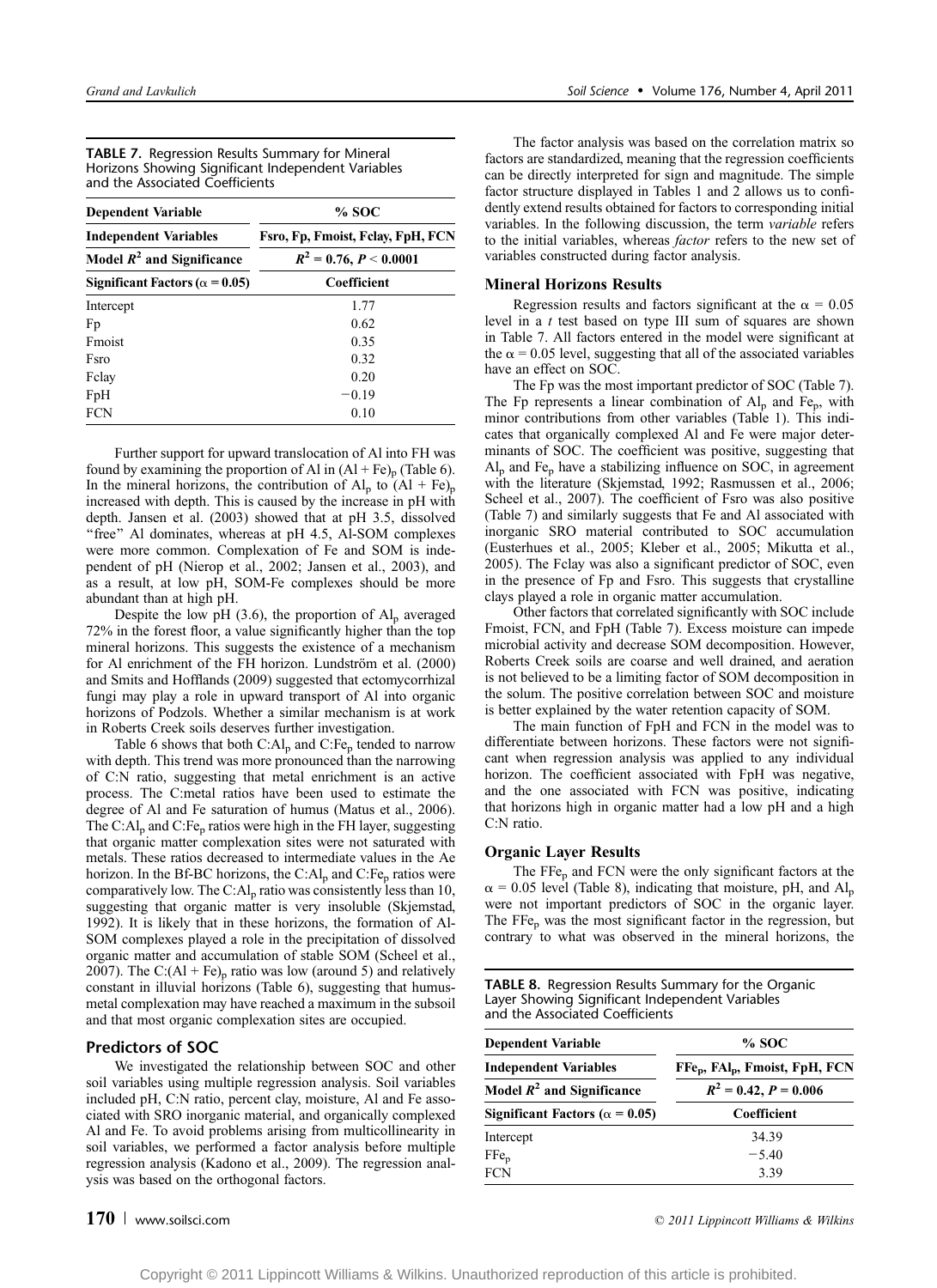coefficient was negative. As previously mentioned, this indicates that in the organic layer, the amount of Fe available for adsorption by SOM was limited. This can be thought of as a dilution effect, where larger amounts of SOM cause a dilution of the  $Fe<sub>p</sub>$  pool. The  $Al<sub>p</sub>$  did not show the same negative correlation with SOC as Fep, possibly because of the mechanism for upward translocation of Al into the FH layer previously discussed.

The coefficient associated with FCN was positive, meaning that samples high in SOM had a wide C:N ratio. Wide C:N ratios are generally associated with low degrees of decomposition, and as mineralization progresses, C:N ratios typically narrow as C is lost to the atmosphere. This suggests that FH samples with high SOC tended to have large amounts of fresh undecomposed organic matter.

The relatively low importance of pH and moisture as a determinant of SOC accumulation between profiles may be the result of the narrow range of environmental conditions covered in this study, where all soils are well drained, highly leached, and acidic.

# Implications for SOC Retention and Pedogenesis

# Determinants of SOC Retention

Roberts Creek soils have a coarse texture and few aggregates. Stabilization caused by physical protection by aggregates is likely to be limited. As a result, sorption of SOC to mineral surfaces and metals is likely to play an important role in SOM retention and stabilization (Baldock and Skjemstad, 2000; Eusterhues et al., 2005).

Organically complexed metals, SRO inorganic phases, and clay content were all identified as significant predictors of SOC by regression analysis, suggesting that these three matrix components contribute to SOC retention. Taken together, they explained 58% of the total variance in SOC concentration. Both Forg and Fsro were much stronger predictors of SOC than Fclay. This agrees well with the weight of published evidence, which shows the prevailing role of reactive Al and Fe phases for controlling SOC storage (Torn et al., 1997; Kleber et al., 2005; Mikutta et al., 2005; Kothawala et al., 2009). It can be concluded that poorly crystalline phases and polyvalent metals are largely responsible for mineral-mediated SOC retention in Roberts Creek. Crystalline clay minerals may be significant for SOC retention in the Ae horizon, where the amount of reactive Al and Fe phases is limited (Eusterhues et al., 2003).

The coefficient associated with Fsro was roughly one half of the coefficient associated with Fp, indicating that organically complexed Al and Fe were stronger predictors of SOC than SRO inorganic material. However, our data do not allow for an assessment of the relative role of organic-metallic interactions and SRO phases for SOC storage. We only measured total SOC, which is not necessarily a good indicator of organic matter stability. Kadono et al. (2009) partitioned soil C into a potentially mineralizable and recalcitrant pool and showed that oxalateextractable metals correlated only with recalcitrant soil C. Therefore, SRO inorganic material could be a major determinant of SOC recalcitrance and stability while showing a moderate correlation to total SOC. When regression analyses are conducted on individual horizons, the coefficient associated with Fp decreased with depth, whereas the coefficient associated with Fsro increased, suggesting that the significance of inorganic SRO material for SOC stabilization increases with depth.

# C Saturation and Podzolization

Because Al and Fe pools are highly dynamic in Podzols, the concept of soil's protective capacity or of C saturation (Six et al., 2002; Gulde et al., 2008) may need to be revisited. The C saturation concept implies that the mineral phase has a maximum sorptive or protective capacity (Baldock and Skjemstad, 2000). Once that capacity is reached, additional dissolved organic carbon will not be retained. Because large amounts of Al and Fe are continually translocated from the upper part of the profile to the illuvial horizons, pedogenically active Podzols may not have a fixed C sorptive capacity (Kalbitz and Kaiser, 2008). Instead, the potential for organo-mineral associations may fluctuate with time, depending on weathering rates and the strength of the eluviation/illuviation processes.

In Roberts Creek, there are indications that the eluviation/ illuviation balance indeed fluctuates following changes in environmental conditions. Grand (2011) found that the SOM concentration, organically-complexed metals, and SRO inorganic materials concentrations were all significantly higher in Bf horizons of harvested plots than in undisturbed plots. Possible causes included an increase in effective precipitation and the effect of large additions of fresh organic matter to the litter layer as logging slash. Longer term changes in environmental conditions, such as climate change, have the potential to permanently alter the illuviation steady state condition and to affect the potential for SOM protection by interaction with Al and Fe phases.

# **CONCLUSIONS**

# C Amount and Distribution

This article estimated the amount and distribution of SOC in a coastal forest of British Columbia. The average soil profile stored approximately 15.9 kg  $C/m^2$ , which is generally higher than SOC stocks estimated for inland Canadian forests. The humid climate and high primary productivity of coastal forests may contribute to the relatively high SOC accumulation.

The organic layer (LFH) only accounted for about one fourth of the C stock. The upper 10 cm of the profile stored less than one third of SOC, whereas the upper 20 cm stored about 40%. The relatively small proportion of SOC accounted for by the forest floor and top mineral horizons may be an indication of effective translocation of organic matter to the mineral subsoil through roots and illuviation. Field studies restricted to the upper part of the soil profile would have much reduced interest and significance because they would overlook a major portion of SOC stocks.

Despite the coarse texture, organic matter associated overwhelmingly with the clay fraction. The clay fraction represented less than 5% of the fine earth fraction but contained 32% of SOM and is likely to have a disproportionate influence on SOM accumulation.

# Predictors of SOC

This study identified the most important predictors of SOC in soils of Roberts Creek using a factor analysis followed by multiple regression analysis. This approach was successful as the orthogonalization step eliminated the problem of model instability because of variable multicollinearity. It produced easily interpretable regression equations that respected correlations present between SOC and the original untransformed variables.

Processes determining SOC concentration were very different in the organic layer and mineral horizons. In the organic layer,  $Fe<sub>p</sub>$  correlated negatively with SOC, indicating that the amount of Fe available for adsorption by SOM was limited. The  $Al_n$  did not show the same negative association, probably because of a mechanism for upward translocation of Al into the FH horizon and possibly involving ectomyccorhizal fungi.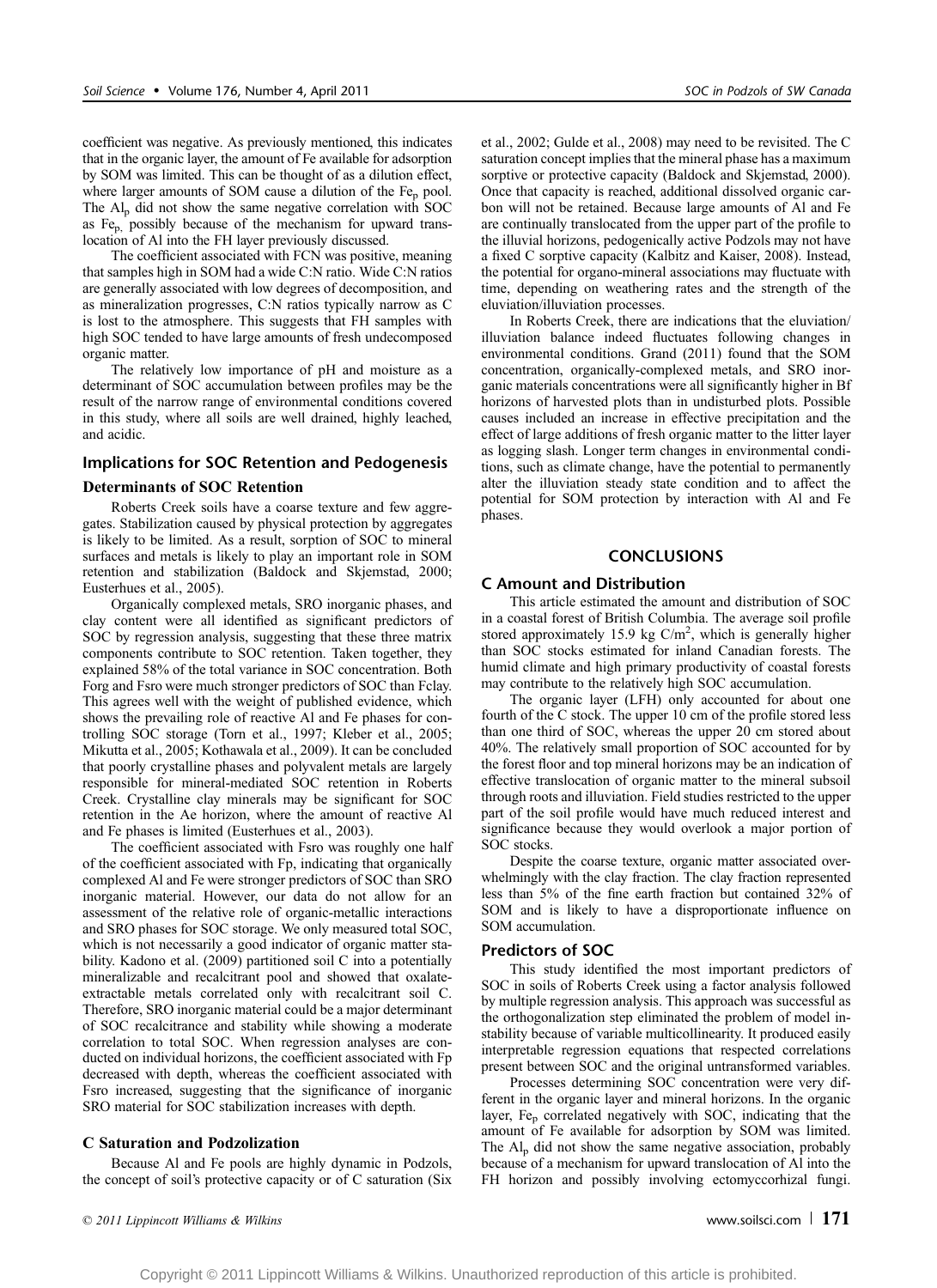Given the importance of Al in soil processes, including organic matter retention, studies establishing the exact role of fungi in Al translocation would be of great interest.

In the mineral horizons, clay content, organically complexed Al and Fe, and SRO inorganic material were significant predictors of SOC, pointing to a mineral control of SOM retention. The most important determinants of SOC were reactive Al and Fe forms. Because Al and Fe are dynamic components being continually translocated to the illuvial horizons, the potential for OM stabilization may not be a fixed soil property but should fluctuate as a result of short-term disturbance or long-term global change. The consequences for SOM retention should be investigated.

### **REFERENCES**

- Allison, F. E., M. S. Sherman, and L. A. Pinck. 1949. Maintenance of soil organic matter .1. Inorganic soil colloid as a factor in retention of carbon during formation of humus. Soil Sci. 68:463-478.
- Alvarez, R., and R. S. Lavado. 1998. Climate, organic matter and clay content relationships in the Pampa and Chaco soils, Argentina. Geoderma 83:127-141.
- Anderson, D. W., S. Saggar, J. R. Bettany, and J. W. B. Stewart. 1981. Particle size fractions and their use in studies of soil organic matter: I. The nature and distribution of forms of carbon, nitrogen, and sulfur. Soil Sci. Soc. Am. J. 45:767-772.
- Arrouays, D., I. Vion, and J. L. Kicin. 1995. Spatial analysis and modeling of topsoil carbon storage in temperate forest humic loamy soils of France. Soil Sci. 159:191-198.
- Baldock, J. A., and J. O. Skjemstad. 2000. Role of the soil matrix and minerals in protecting natural organic materials against biological attack. Org. Geochem. 31:697-710.
- Baritz, R., G. Seufert, L. Montanarella, and E. Van Ranst. 2010. Carbon concentrations and stocks in forest soils of Europe. For. Ecol. Manag. 260:262-277
- Bascomb, C. L. 1968. Distribution of pyrophosphate-extractable iron and organic carbon in soils of various groups. Eur. J. Soil Sci. 19:251-268.
- Basile-Doelsch, I., R. Amundson, W. E. E. Stone, D. Borschneck, J. Y. Bottero, S. Moustier, F. Masin, and F. Colin. 2007. Mineral control of carbon pools in a volcanic soil horizon. Geoderma 137:477-489.
- Bhatti, J. S., M. J. Apps, and C. Tarnocai. 2002. Estimates of soil organic carbon stocks in central Canada using three different approaches. Can. J. For. Res. 32:805-812.
- Bock, M. D., and K. C. J. Van Rees. 2002. Forest harvesting impacts on soil properties and vegetation communities in the Northwest Territories. Can J. For. Res. 32:713-724.
- Bois, C. H., D. T. Janzen, P. T. Sanborn, and A. L. Fredeen. 2009. Contrasting total carbon stocks between ecological site series in a subboreal spruce research forest in central British Columbia. Can. J. For Res. 39:897-907.
- Boucneau, G., M. Van Meirvenne, and G. Hofman. 1998. Comparing pedotransfer functions to estimate soil bulk density in northern Belgium. Pedologie Themata 5:67-70.
- Boudot, J. 1992. Relative efficiency of complexed aluminum noncrystalline Al hydroxide, allophane and imogolite in retarding the biodegradation of citric acid. Geoderma 52:29-39.
- Broadbent, F. E., R. H. Jackman, and J. McNicoll. 1964. Mineralization of C and N in some New Zealand allophanic soils. Soil Sci. 98:118-114.
- Buurman, P., and A. G. Jongmans. 2005. Podzolization and soil organic matter dynamics. Geoderma 125:71-83.
- Covington, W. W. 1981. Changes in forest floor organic matter and nutrient content following clear cutting in northern hardwoods. Ecology 62:41-48.
- Curtis, R. O., and B. W. Post. 1964. Estimating bulk density from organic matter content in some Vermont forest soils. Soil Sci. Soc. Am. Proc. 28:285-286.

- Dahlgren, R. A. 1994. Quantification of allophane and imogolite. In: Quantitative Methods in Soil Mineralogy. J. E. Amonette, L. W. Zelazny (eds.). SSSA Miscellaneous Publication, Madison, WI, pp. 430.
- D'Anjou, B. 2002. Roberts Creek Study Forest: Harvesting, windthrow and conifer regeneration within alternative silvicultural systems in Douglas-fir dominated forests on the Sunshine Coast. Forest Research Technical Report TR-018. Research Section, Vancouver Forest Region, British Columbia Ministry of Forests, Nanaimo, British Columbia, Canada.
- De Vos, B., M. Van Meirvenne, P. Quataert, J. Deckers, and B. Muys. 2005. Predictive quality of pedotransfer functions for estimating bulk density of forest soils. Soil Sci. Soc. Am. J. 69:500-510.
- Dexter, A. R., G. Richard, D. Arrouays, E. A. Czyż, C. Jolivet, and O. Duval. 2008. Complexed organic matter controls soil physical properties. Geoderma 144:620-627.
- Diochon, A. C., and L. Kellman. 2009. Physical fractionation of soil organic matter: Destabilization of deep soil carbon following harvesting of a temperate coniferous forest. J Geophys. Res. Biogeosci. 114:G01016-9 pp.
- Egli, M., M. Nater, A. Mirabella, S. Raimondi, M. Plötze, and L. Alioth. 2008. Clay minerals, oxyhydroxide formation, element leaching and humus development in volcanic soils. Geoderma 143:101-114.
- Environment Canada. 2004. Canadian Climate Normals 1971-2000. Available at http://www.climate.weatheroffice.ec.gc.ca/climate\_normals/ results\_e.html.
- Eusterhues, K., C. Rumpel, and I. Kögel-Knabner. 2005. Organo-mineral associations in sandy acid forest soils: Importance of specific surface area, iron oxides and micropores. Eur J. Soil Sci. 56:753-763.
- Eusterhues, K., C. Rumpel, M. Kleber, and I. Kögel-Knabner. 2003. Stabilization of soil organic matter by interactions with minerals as revealed by mineral dissolution and oxidative degradation. Org. Geochem. 34:1591-1600.
- Federer, C. A., D. E. Turcotte, and C. T. Smith. 1993. The organic fractionbulk density relationship and the expression of nutrient content in forest soils. Can J. For Res. 23:1026-1032.
- Grand, S. 2011. Reactive Soil Components and Effects of Logging in Podzols of Southwestern British Columbia. PhD dissertation, University of British Columbia, Vancouver, British Columbia.
- Grand, S., and L. M. Lavkulich. 2008. Reactive soil components and pedogenesis of highly productive coastal Podzols. Geochim. Cosmochim. Acta. 72:A323.
- Gulde, S., H. Chung, W. Amelung, C. Chang, and J. Six. 2008. Soil carbon saturation controls labile and stable carbon pool dynamics. Soil Sci. Soc. Am. J. 72:605-612.
- Hernandez Moreno, J. M., V. Cubas Garcia, A. Gonzalez Batista, and E. Fernandez Caldas. 1985. Study of ammonium oxalate reactivity at pH 6.3 (ro) in different types of soils with variable charge. I. In: Volcanic Soils: Weathering and Landscape Relationships of Soils on Tephra and Basalt. E. Fernandez Caldas, D. H. Yaalon (eds.), Catena Verlag, Reiskirchen, Germany, pp.  $9-16$ .
- Heuscher, S. A., C. C. Brandt, and P. M. Jardine. 2005. Using soil physical and chemical properties to estimate bulk density. Soil Sci. Soc. Am. J.  $69:51 - 56.$
- Homann, P. S., P. Sollins, M. Fiorella, T. Thorson, and J. S. Kern. 1998. Regional soil organic carbon storage estimates for western Oregon by multiple approaches. Soil Sci. Soc. Am. J. 62:789-796.
- Homann, P. S., M. Harmon, S. Remillard, and E. A. H. Smithwick. 2005. What the soil reveals: Potential total ecosystem C stores of the Pacific Northwest region, U.S.A. For. Ecol. Manag. 220:270-283.
- Huntington, T. G. 1989. Carbon, organic-matter and bulk-density relationships in a forested Spodosol. Soil Sci. 148:380-386.
- IUSS Working Group WRB. 2006. World Reference Base for Soil Resources 2006. FAO, Rome, Italy.

 $172$  www.soilsci.com  $\degree$  2011 Lippincott Williams & Wilkins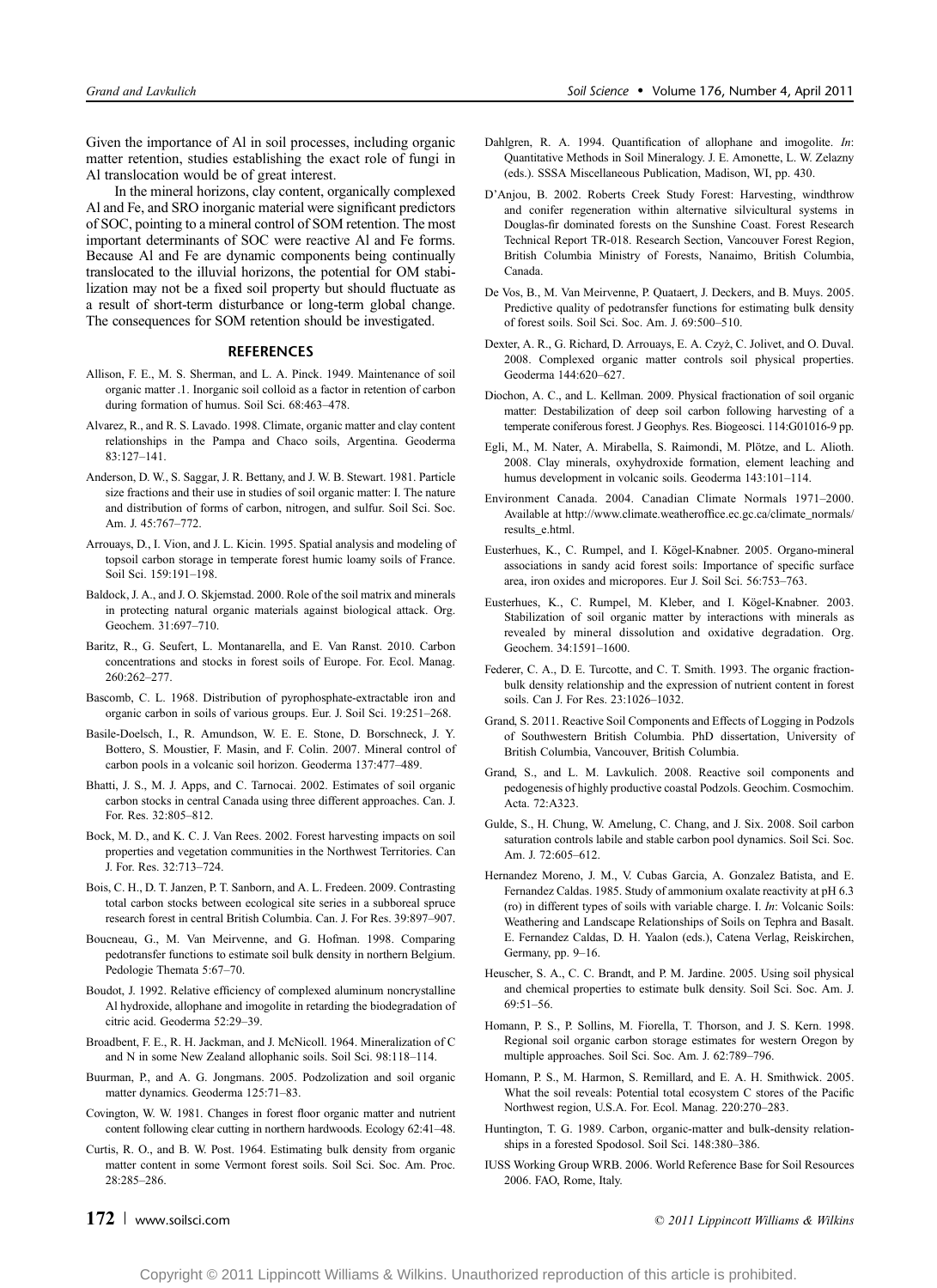- Jansen, B., K. G. J. Nierop, and J. M. Verstraten. 2003. Mobility of Fe(II), Fe(III) and Al in acidic forest soils mediated by dissolved organic matter: Influence of solution pH and metal/organic carbon ratios. Geoderma 113:323-340.
- Jenny, H. 1950. Causes of the high nitrogen and organic matter content of certain tropical forest soils. Soil Sci. 69:63-70.
- Jobbagy, E. G., and R. B. Jackson. 2000. The vertical distribution of soil organic carbon and its relation to climate and vegetation. Ecol. Appl.  $10.423 - 436$
- Kadono, A., S. Funakawa, and T. Kosaki. 2009. Factors controlling potentially mineralizable and recalcitrant soil organic matter in humid Asia. Soil Sci. Plant Nutr. 55:243-251.
- Kaiser, K., and W. Zech. 1996. Defects in estimation of aluminum in humus complexes of podzolic soils by pyrophosphate extraction. Soil Sci. 161:452-458.
- Kaiser, K., K. Eusterhues, C. Rumpel, G. Guggenberger, and I. Kögel-Knabner. 2002. Stabilization of organic matter by soil minerals: Investigations of density and particle-size fractions from two acid forest soils. J. Plant Nutr. Soil Sci. 165:451-459.
- Kalbitz, K., and K. Kaiser. 2008. Contribution of dissolved organic matter to carbon storage in forest mineral soils. J. Plant Nutr. Soil Sci.  $171:52-60$ .
- Kalra, Y. P., and D. G. Maynard. 1991. Methods Manual for Forest Soil and Plant Analysis. Forestry Canada, Northwest Region, Northern Forestry Centre, Edmonton, Alberta.
- Kettler, T. A., J. W. Doran, and T. L. Gilbert. 2001. Simplified method for soil particle-size determination to accompany soil-quality analyses. Soil Sci. Soc. Am. J. 65:849-852.
- Kleber, M., R. Mikutta, M. S. Torn, and R. Jahn. 2005. Poorly crystalline mineral phases protect organic matter in acid subsoil horizons. Eur. J. Soil Sci. 56:717-725.
- Kögel-Knabner, I., G. Guggenberger, M. Kleber, E. Kandeler, K. Kalbitz, S. Scheu, K. Eusterhues, and P. Leinweber. 2008. Organo-mineral associations in temperate soils: Integrating biology, mineralogy, and organic matter chemistry. J. Plant Nutr. Soil Sci. 171:61-82.
- Kothawala, D. N., T. R. Moore, and W. H. Hendershot. 2009. Soil properties controlling the adsorption of dissolved organic carbon to mineral soils. Soil Sci. Soc. Am. J. 73:1831-1842.
- Kranabetter, J. M. 2009. Site carbon storage along productivity gradients of a late-seral southern boreal forest. Can. J. For. Res. 39:1053-1060.
- Krull, E. S., J. A. Baldock, and J. O. Skjemstad. 2003. Importance of mechanisms and processes of the stabilization of soil organic matter for modeling carbon turnover. Functional Plant Biol. 30:207-222.
- Kurz, W. A., M. Apps, E. Banfield, and G. Stinson. 2002. Forest carbon accounting at the operational scale. For. Chron. 78:672-679.
- Lal, R. 2004. Soil carbon sequestration to mitigate climate change. Geoderma  $123:1 - 22$
- Lavkulich, L. M., and K. W. G. Valentine. 1978. The Canadian system of soil and soil climate classification. In: The Soil Landscapes of British Columbia. K. W. G. Valentine, P. N. Sprout, L. M. Lavkulich, T. E. Baker (eds.). BC Ministry of Environment, Victoria, BC, pp. 59-65.
- Lundström, U. S., N. van Breemen, D. C. Bain, P. A. W. van Hees, R. Giesler, J. P. Gustafsson, H. Ilvesniemi, E. Karltun, P. -. Melkerud, M. Olsson, G. Riise, O. Wahlberg, A. Bergelin, K. Bishop, R. Finlay, A. G. Jongmans, T. Magnusson, H. Mannerkoski, A. Nordgren, L. Nyberg, M. Starr, and L. Tau Strand. 2000. Advances in understanding the podzolization process resulting from a multidisciplinary study of three coniferous forest soils in the Nordic countries. Geoderma 94:335-353.
- Matus, F., X. Amigo, and S. M. Kristiansen. 2006. Aluminium stabilization controls organic carbon levels in Chilean volcanic soils. Geoderma 132:158-168.
- Mayer, L. M. 1994. Relationships between mineral surfaces and organic carbon concentrations in soils and sediments. Chem. Geol. 114:347-363.

McGroddy, M. E., T. Daufresne, and L. O. Hedin. 2004. Scaling of C:N:P stoichiometry in forests worldwide: Implications of terrestrial Redfiedtype ratios. Ecology 85:2390-2401.

- McKeague, J. A., and D. H. Day. 1966. Dithionite- and oxalate-extractable Fe and Al as aids in differentiating various classes of soils. Can J. Soil Sci.  $46:13 - 22.$
- Mikutta, R., M. Kleber, and R. Jahn. 2005. Poorly crystalline minerals protect organic carbon in clay subfractions from acid subsoil horizons. Geoderma  $128:106 - 115$
- Mikutta, R., M. Kleber, M. Torn, and R. Jahn. 2006. Stabilization of soil organic matter: Association with minerals or chemical recalcitrance? Biogeochemistry 77:25-56.
- Nalder, I. A., and H. G. Merriam. 1995. Simulating carbon dynamics of the boreal forest in Pukaskwa National Park. Water Air Soil Pollut. 82:283-298.
- Nierop, K. G. J. J., B. Jansen, and J. M. Verstraten. 2002. Dissolved organic matter, aluminium and iron interactions: Precipitation induced by metal/ carbon ratio, pH and competition. Sci. Total Environ. 300:201-211.
- Norris, C. E., S. A. Quideau, J. S. Bhatti, and R. E. Wasylishen. 2011. Soil carbon stabilization in jack pine stands along the Boreal Forest Transect Case Study. Glob. Chang. Biol. 17:480-494.
- Oades, J. 1988. The retention of organic matter in soils. Biogeochemistry  $5:35 - 70.$
- Olsson, B. A., H. Staaf, H. Lundkvist, J. Bengtsson, and R. Kaj. 1996. Carbon and nitrogen in coniferous forest soils after clear-felling and harvests of different intensity. For. Ecol. Manag. 82:19-32.
- Paul, E. 1984. Dynamics of organic matter in soils. Plant Soil 76:275-285.
- Percival, H. J., R. L. Parfitt, and N. A. Scott. 2000. Factors controlling soil carbon levels in New Zealand grasslands: Is clay content important? Soil Sci. Soc. Am. J. 64:1623-1630.
- Périé, C., and R. Ouimet. 2008. Organic carbon, organic matter and bulk density relationships in boreal forest soils. Can. J. Soil Sci. 88:315.
- Pojar, J., K. Klinka, and D. A. Demarchi. 1991. Coastal western hemlock zone. In: Ecosystems of British Columbia. D. Meidinger, J. Pojar (eds.). BC Ministry of Forests, Victoria, British Columbia.
- Prevost, M. 2004. Predicting soil properties from organic matter content following mechanical site preparation of forest soils. Soil Sci. Soc. Am. J. 68:943-949.
- Rasmussen, C., R. J. Southard, and W. R. Horwath. 2006. Mineral control of organic carbon mineralization in a range of temperate conifer forest soils. Glob. Chang. Biol. 12:834-847.
- Rey, A., E. Pegoraro, and P. G. Jarvis. 2008. Carbon mineralization rates at different soil depths across a network of European forest sites (FORCAST). Eur. J. Soil Sci. 59:1049-1062.
- Riise, G., P. Van Hees, U. Lundström, and L. Tau Strand. 2000. Mobility of different size fractions of organic carbon, Al, Fe, Mn and Si in podzols. Geoderma 94:237-247.
- Ruehlmann, J., and M. Korschens. 2009. Calculating the effect of soil organic matter concentration on soil bulk density. Soil Sci. Soc. Am. J. 73:876-885.
- Rumpel, C., K. Eusterhues, and I. Kögel-Knabner. 2004. Location and chemical composition of stabilized organic carbon in topsoil and subsoil horizons of two acid forest soils. Soil Biol. Biochem. 36:177-190.
- Salomé, C., N. Nunan, V. Pouteau, T. Z. Lerch, and C. Chenu. 2010. Carbon dynamics in topsoil and in subsoil may be controlled by different regulatory mechanisms. Glob. Chang. Biol. 16:416-426
- Sanborn, P., and L. M. Lavkulich. 1989. Ferro-humic podzols of coastal British Columbia. 2. Micromorphology and genesis. Soil Sci. Soc. Am. J. 53:517.
- SAS Institute Inc, 2008. SAS. 9.2. SAS, Cary, North Carolina.
- Scheel, T., C. Dorfler, and K. Kalbitz. 2007. Precipitation of dissolved organic

© 2011 Lippincott Williams & Wilkins www.soilsci.com |  $173$